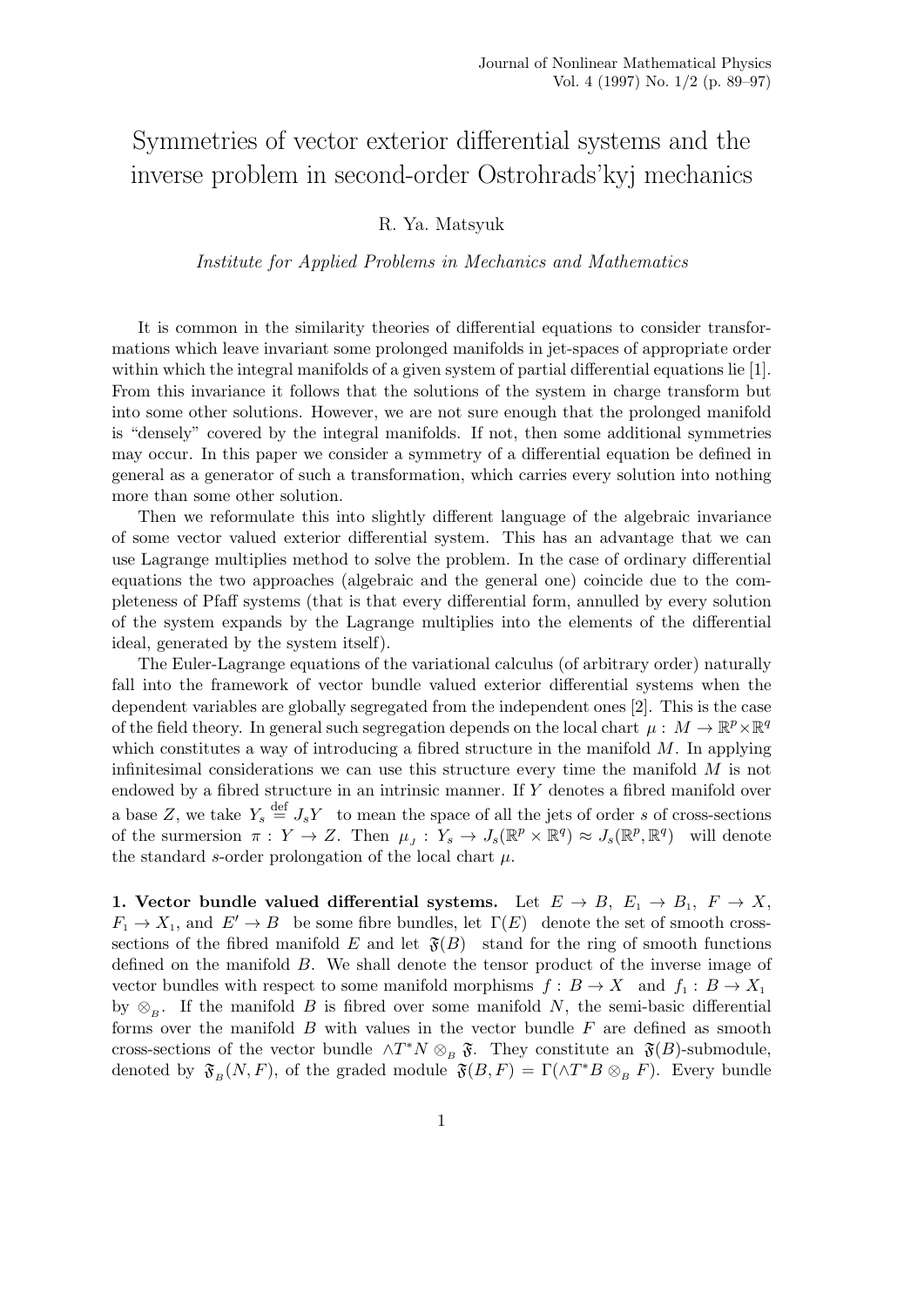homomorphism  $h: F \to F_1$  over the base homomorphism  $h: X \to X_1$  satisfying  $f_1 = \underline{h} \circ f$  obviously defines the moduli homomorphism  $h_{\#} : \mathfrak{F}(B, F) \to \mathfrak{F}(B, F_1)$ . The canonical vector bundle pairing  $E \times Hom(E, E') \to E'$  defines an exterior product  $\wedge$ :  $\mathfrak{F}(B, E) \times \mathfrak{F}(B, E^* \otimes E') \rightarrow \mathfrak{F}(B, E')$ . If we think of a cross-section  $\varphi \in \mathfrak{F}^0(B, E^* \times E')$ as a B-morphism  $\hat{\phi}: E \to E'$ , then  $\hat{\phi}_{\#}\omega = \omega \wedge \varphi$  for any  $\omega \in \mathfrak{F}(B, E)$ .

The vector bundle  $End(E)$  is a bundle of algebras with the composition rule that of the superposition of endomorphism. This fibrewise composition defines the structure of a graded non-commutative algebra in the  $\mathfrak{F}(B)$  module of End(E)-valued differential forms which we denote by  $\mathfrak{F}(E,\text{End }E)$ . The vector bundle E may be viewed as the bundle of  $End(E)$ -moduli with respect to the pairing  $E \times End(E) \rightarrow E$ . This pairing makes the  $\mathfrak{F}(B)$ -module  $\mathfrak{F}(B, E)$  into a graded module over the algebra  $\mathfrak{F}(B, \text{End } E)$ .

Now let  $h: E_1 \to E$  be a vector bundle homomorphism over a base morphism g:  $B_1 \rightarrow B$  and let  $h_1$  denote the corresponding induced  $B_1$ -homomorphism of vector bundles  $h_1: E_1 \to g^{-1}E$ . The dual vector bundle homomorphism  $h_1^*: (g^{-1}E)^* \to E_1^*$  denotes, by virtue of identification  $(g^{-1}E)^* \approx g^{-1}(E^*)$ , some g-comorphism  $h^* : g^{-1}(E^*) \to E_1^*$ . If set  $E = TB$ ,  $E_1 = TB_1$ , one gets the action  $h^{\#}$  of h on the ordinary differential forms on B. If  $\alpha_q$  stand for the inverse image of the cross-section  $\alpha \in \mathfrak{F}(B,\mathbb{R})$ , then  $h^{\#}\alpha = (\wedge h)^* \circ \alpha_g \in \mathfrak{F}(B_1,\mathbb{R})$ . Given some cross-section  $\omega \in \mathfrak{F}(B,E)$  and recalling the notion of its inverse image  $\omega_g \in \Gamma(\wedge T^*B \otimes_{B_1} E)$ , the differential form  $g^* \omega \in \mathfrak{F}(B_1, E)$  is being defined by the superposition of mappings:  $g^* \omega = ((\wedge Tg)^* \otimes id) \circ \omega_g$ . If the morphism g has a canonical prolongation to a vector bundle g-comorphism  $\mathsf{k}: g^{-1}E \to E_1$ , then the notation  $g^{\#}\omega$  will mean the differential form  $k_{\#}g^{\star}\omega = ((\wedge Tg)^{*} \otimes k) \circ \omega$ .

The functor  $g^*$  is consistent with the tensor product and contraction operations. Let throughout this paragraph the manifold B be parallelizable and the module  $\Gamma(E)$  be free. Then, if  $\omega = \alpha \otimes \gamma \in \mathfrak{F}(B, E) \approx \mathfrak{F}(B, \mathbb{R}) \otimes \Gamma(E)$  and if  $\Omega = \beta \otimes \varphi \in \mathfrak{F}(B, E^* \otimes$  $E' \approx \mathfrak{F}(B,\mathbb{R}) \otimes \Gamma(E^* \otimes E'),$  then for the inverse images of the cross-sections  $\omega$ ,  $\Omega$ , and  $\boldsymbol{\omega} \wedge \boldsymbol{\Omega} = (\alpha \wedge \beta) \otimes \langle \boldsymbol{\gamma}_g, \boldsymbol{\varphi} \rangle \ \ , \ \text{it is true that} \ \ (\boldsymbol{\omega} \wedge \boldsymbol{\Omega})_g = (\alpha_g \wedge \beta_g) \otimes \langle \boldsymbol{\gamma}_g, \boldsymbol{\varphi}_g \rangle \in \Gamma(\wedge T^*B \otimes_{B_1} E').$ Composing with  $(\tilde{\wedge} Tg)^*$  one gets  $g^*(\omega \wedge \Omega) = g^*\omega \wedge g^*\Omega$ .

A one-form  $\mathbf{\vartheta} \in \mathfrak{F}^1(B, TB)$  may be thought of as a B-homomorphism of vector bundles  $\widehat{\theta}$ :  $TB \to TB$ ; then the dual homomorphism  $\widehat{\theta}^*$ :  $T^*B \to TB$  acts over the crosssections from  $\Gamma(T^*B) \equiv \mathfrak{F}^1(B,\mathbb{R})$  in an obvious manner and is being extended to  $\mathfrak{F}(B,\mathbb{R})$ as a differentiation of degree 0 acting trivially on the ring of functions. We denote this extended action by  $\theta \bar{\wedge}$ . Again within local considerations for a parallelizable B and  $\Gamma(E)$  being free, we can identify  $\mathfrak{F}(B,\text{End }E)$  with the tensor product  $\mathfrak{F}(B,\mathbb{R})\otimes_{\mathfrak{F}(B)}$  $\Gamma(\text{End } E)$  and define  $\vartheta \bar{\wedge}(\alpha \otimes \varphi) = (\vartheta \bar{\wedge} \alpha) \otimes id(\varphi)$ . Consider the ideal  $\mathfrak{I} \equiv \mathfrak{I}(B) \equiv \mathfrak{I}(\vartheta) =$ P  $d > 0$  $\mathfrak{I}^{(d)} = \mathfrak{\vartheta} \bar{\wedge} \mathfrak{F}(B,\mathbb{R})$  in the algebra  $\mathfrak{F}(B,\mathbb{R})$ . Consider also the  $\mathfrak{F}(B,\mathbb{R})$ -submodule  $\mathfrak{I}(B,\text{End } E) = \mathfrak{G} \overline{\wedge} \mathfrak{F}(B,\text{End } E)$  in the  $\mathfrak{F}(B,\mathbb{R})$ -module  $\mathfrak{F}(B,\text{End } E)$ . We denote by  $\mathfrak{I}(B, E)$  the submodule  $\mathfrak{F}(B, E) \wedge \mathfrak{I}$  in the module  $\mathfrak{F}(B, E)$  over the algebra  $\mathfrak{F}(B, \mathbb{R})$ . It is clear that  $\mathfrak{I}(B, E)$  is also a submodule over the algebra  $\mathfrak{F}(B, \text{End } E)$  and that  $\mathfrak{I}(B, E) = \mathfrak{F}(B, E) \wedge \mathfrak{I}(B, \text{End } E)$ . In fact,  $\mathfrak{I}(B, E)$  is generated over  $\mathfrak{F}(B, \mathbb{R})$  by the  $\mathfrak{F}^0(B,\operatorname{End} E)$ -submodule of one-forms

$$
\mathfrak{P}(B,E)=\boldsymbol{\vartheta}\barwedge\mathfrak{F}^1(B,E)=\mathfrak{F}^0(B,E)\wedge\mathfrak{P},
$$

where  $\mathfrak{P} \equiv \mathfrak{P}(B) \equiv \mathfrak{I}^{(1)} = \mathfrak{G} \bar{\wedge} \mathfrak{F}^1(B,\mathbb{R})$  is an  $\mathfrak{F}(B)$ -submodule, that is the ordinary Pfaff system.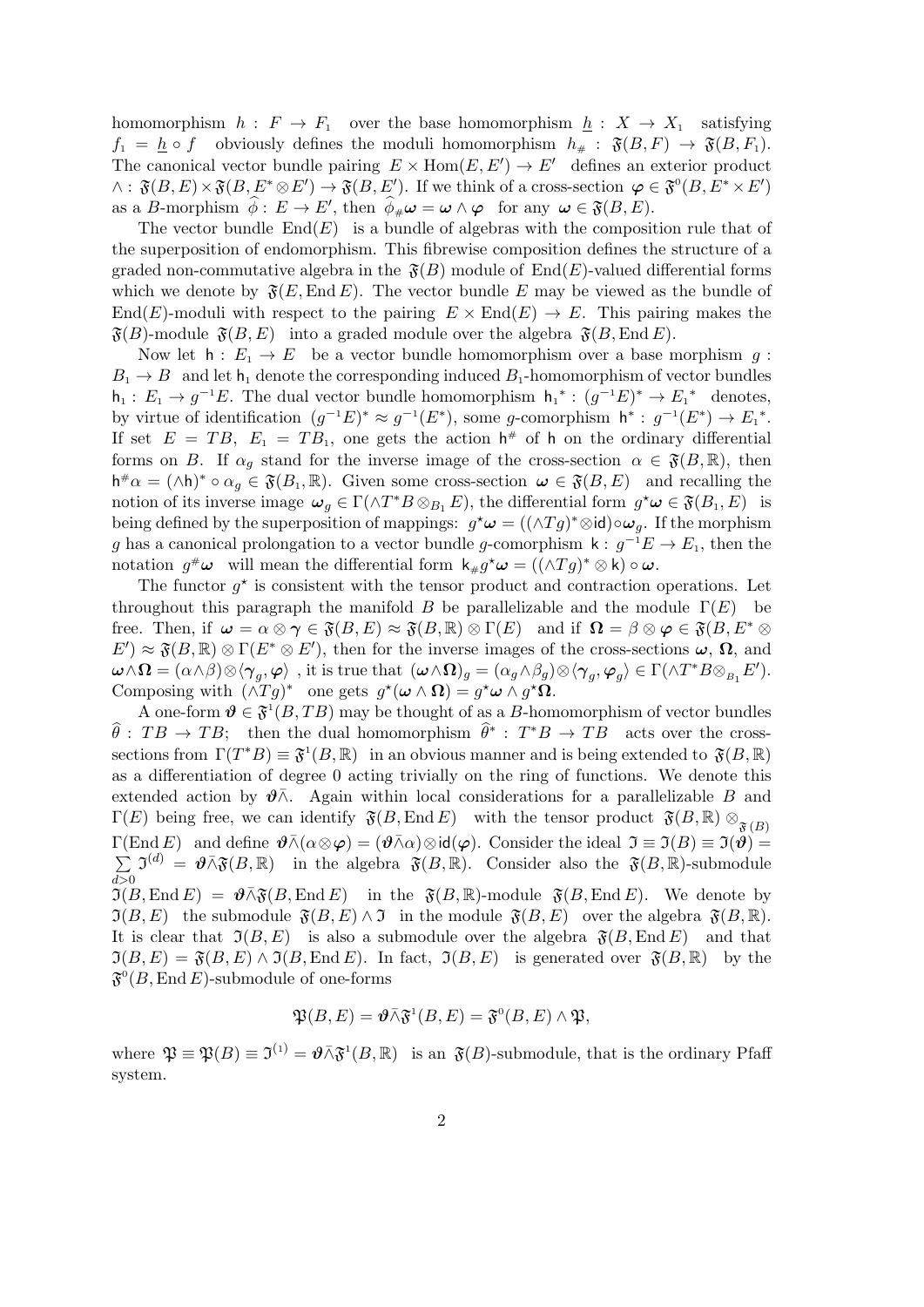**Definition 1** An exterior differential system  $\mathfrak{S} \equiv \mathfrak{S}(F)$  (with values in the vector bundle F) is an  $\mathfrak{F}(B, \text{End } F)$ -submodule of the module  $\mathfrak{F}(B, F)$ . A Pfaff system is an exterior differential system, generated by one-forms. Let a manifold  $Z$  be given. We call the germ of an immersion  $\sigma : Z \to B$  be a solution of the exterior differential system  $\mathfrak S$ if  $\sigma^* \mathfrak{S} = 0$ . Two exterior differential systems (in general, over different manifolds) are called equivalent if the sets of their solutions coincide (in general, are isomorphic).

Let over a manifold  $B$  be given an exterior differential system  $\mathfrak{S}$  with values in the vector bundle E and an exterior differential system  $\mathfrak{S}'$  with values in the vector bundle E' and let sol(G) denote the set of solutions of the system G. If  $\mathfrak{S} \wedge \mathfrak{F}(B, E^* \otimes E') \supset \mathfrak{S}'$ , then sol $(\mathfrak{S}) \subset \text{sol}(\mathfrak{S}')$ .

**Definition 2** Exterior differential systems  $\mathfrak{S}$  and  $\mathfrak{S}'$  are algebraically equivalent, if at the same time both  $\mathfrak{S} \wedge \mathfrak{F}(B, E^* \otimes E') \supset \mathfrak{S}'$  and  $\mathfrak{S}' \wedge \mathfrak{F}(B, E'^* \otimes E) \supset \mathfrak{S}$ .

**Lemma 1** Two Pfaff systems which are algebraically equivalent, are equivalent.

This follows from the completeness of Pfaff systems.

Let  $\mathfrak S$  denote the image of the exterior differential system  $\mathfrak S$  under the projection j:  $\mathfrak{F}(B, E) \to \mathfrak{F}(B, E)/\mathfrak{I}(B, E)$ . In view of the inclusion  $\mathfrak{I}(B, E) \wedge \mathfrak{F}(B, E^* \otimes E') \subset \mathfrak{I}(B, E')$ the action  $\wedge$  of the elements from  $\mathfrak{F}(B, E^* \otimes E')$  over the quotient module is defined and if for this action  $\mathfrak{S} \wedge \mathfrak{F}(B, E^* \otimes E') \supset \mathfrak{S}'$ , then also  $\widetilde{\mathfrak{S}} \wedge \mathfrak{F}(B, E^* \otimes E') \supset \mathfrak{S}'$ .

**Definition 3** A solution of the system  $(\mathfrak{S}, \mathfrak{D})$  is a germ of an immersion  $\sigma : Z \to B$ , such that  $\sigma^* j^{-1}(\widetilde{\mathfrak{S}}) = 0$ .

Let over the manifold  $B_1$  be specified a differential form  $\vartheta_1 \in \mathfrak{F}(B_1, TB_1)$  such that  $g^* \mathbf{\vartheta} = \mathbf{\vartheta}_1 \bar{\wedge} \mathbf{\varrho} \in \mathfrak{P}(B_1, g^{-1}TB)$  for some  $\mathbf{\varrho} \in \mathfrak{F}(B_1, TB)$ . Taking into account the definitions of the actions  $g^*, \vartheta_1 \bar{\wedge}$  and identifying the differential forms  $\vartheta, \vartheta_1$ , and  $\varrho$  with the corresponding vector bundle homomorphisms  $\hat{\theta}$ ,  $\hat{\theta}_1$  and  $\hat{\rho}$ :  $TB_1 \rightarrow g^*TB$  we have  $\theta_g \circ (Tg)_1 = \hat{\rho} \circ \theta_1$ , where  $\theta_g$  is the inverse image of the homomorphism  $\theta$  with respect to the morphism g. For the conjugated homomorphisms we also have  $(Tg)^* \circ \widehat{\theta}_g^* = \widehat{\theta}_1^* \circ \widehat{\rho}^*$ .

In view of the definition of the action  $\hat{\rho}^*$  on the differential form  $\alpha \in \mathfrak{F}^1(B,\mathbb{R})$  it holds that

$$
g^{\star}(\boldsymbol{\vartheta}\bar{\wedge}\alpha)=(Tg)^{\star}\circ\widehat{\theta}_g{}^{\star}\circ\alpha_g=\widehat{\theta}_1{}^{\star}\circ\widehat{\rho}{}^{\star}\circ\alpha_g=\boldsymbol{\vartheta}_1\bar{\wedge}\widehat{\rho}{}^{\star}\alpha\in\mathfrak{P}_1\equiv\mathfrak{P}(B_1).
$$

It follows that  $g^*\mathfrak{P} \subset \mathfrak{P}_1$ , thus  $g^*\mathfrak{I} \subset \mathfrak{I}_1$  and also

$$
g^{\star}\mathfrak{I}(B,E) = g^{\star}\mathfrak{F}(B,E) \wedge g^{\star}\mathfrak{I} \subset \mathfrak{F}(B_1,g^{-1}E) \wedge \mathfrak{I}(B_1,g^{-1}E),
$$

so the action  $g^*$  of the homomorphism g over the quotient module  $\mathfrak{F}(B, E/\mathfrak{I}(B, E))$  is defined.

**2. The Lie derivative.** Let  $w : B \to W$  be a morphism of manifolds and let  $w_t$  denote its deformation. Then  $\dot{w}_t(0) : B \to TW$  is a lift of the morphism w. If the manifold W is fibred over the manifold B and if every  $w_t$  is a cross-section, then  $\dot{w}_t(0)$  belongs to the vertical tangent bundle  $VW \subset TW$ . Let  $\xi$  and  $\bar{\eta}$  be some vector fields on the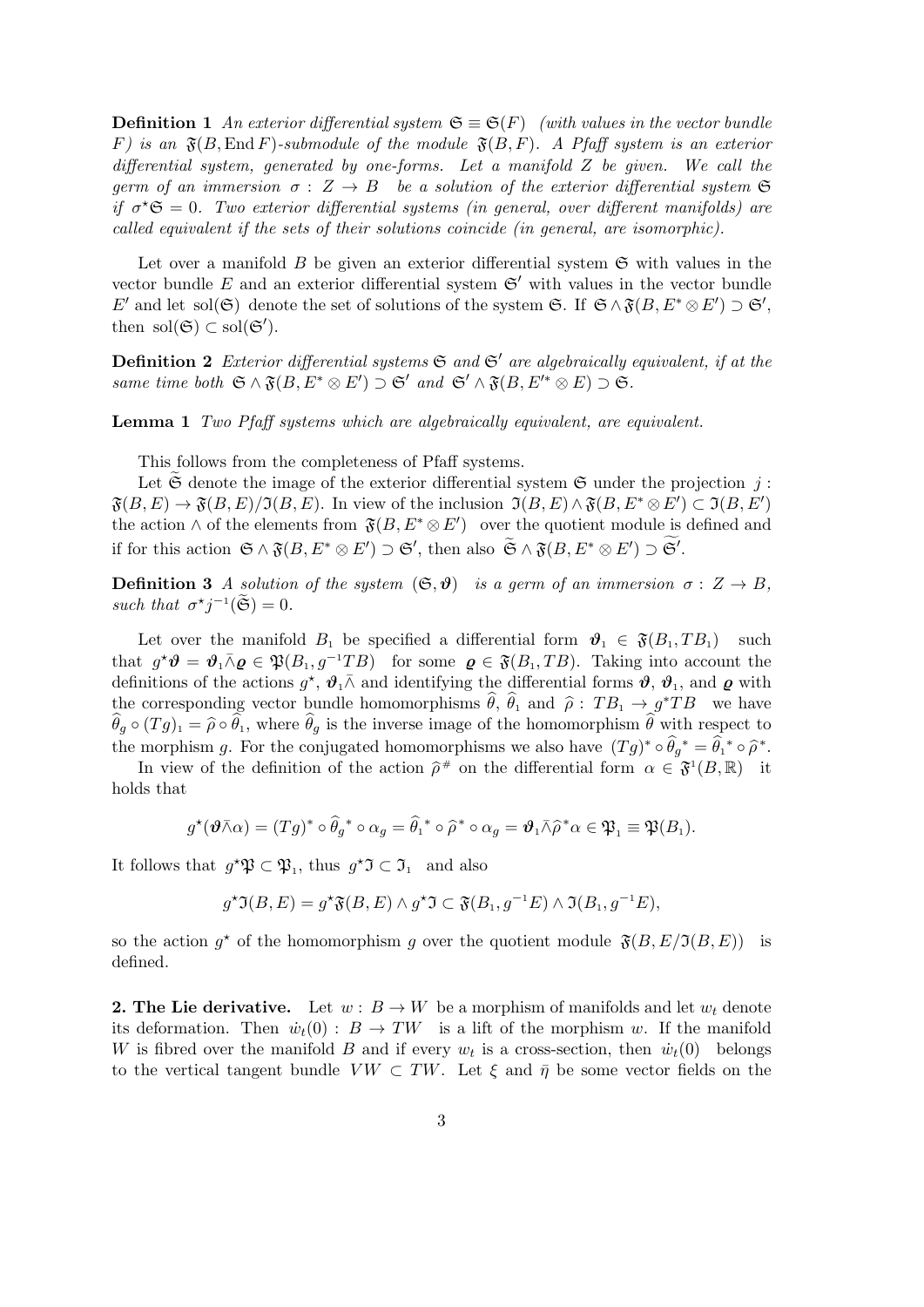manifolds B and W respectively. The Lie derivative  $\lbrack 3 \rbrack$  of the morphism w with respect to the pair of vector fields  $\xi$ ,  $\bar{\eta}$  is defined by the expression  $\mathbf{L}_{\xi,\bar{\eta}}w = (Tw) \circ \xi - \bar{\eta} \circ w$ . If w is a cross-section and if the vector field  $\bar{\eta}$  is projectible onto the vector field  $\xi$ , then the Lie derivative  $\mathbf{L}_{\xi,\bar{\eta}}w$  belongs to VW. Let under this assertions  $\exp_B t\bar{\eta}$  denote the one-parameter induced family of diffeomorphism over B, corresponding to  $\exp t\bar{\eta}$  and let

$$
w_t = \exp_B(-t\bar{\eta}) \circ w_{\exp t\xi} = \exp(-t\bar{\eta}) \circ w \circ \exp t\xi.
$$

Differentiating at  $t = 0$  we obtain

$$
\dot{w}_t(0) = -(\exp t\bar{\eta}) \circ w + (Tw) \circ (\exp t\xi) = \mathbf{L}_{\xi, \bar{\eta}} w.
$$

If the fibre bundle W is a vector bundle, then  $V W \approx W \times_B W$ , the first component of  $\dot{w}_t(0)$  coincides with the initial cross-section w, and the second one is identified with the Lie derivative  $\mathbf{L}_{\xi,\bar{\eta}}w$  itself. In a special case setting  $W = \wedge T^*B \otimes E$  and taking  $\bar{\eta}$  to be build up from the standard lift to the cotangent bundle of the vector field  $\xi$  together with some vector field  $\eta$  on E, projectible into  $\xi$ , we agree with truncated notation of  ${\bf L}_{\xi,\eta} \stackrel{\rm def}{=} {\bf L}_{\xi,\bar{\eta}}.$ 

**Definition 4** A diffeomorphism  $q : B \rightarrow B$  is called a symmetry (vs an algebraic symmetry) of the exterior differential system  $\mathfrak{S}(E)$ , if the exterior differential systems  $g^{\star}$ **G** and **G** itself are equivalent (vs algebraically equivalent). A vector field  $\xi$  on the manifold B is called an infinitesimal symmetry (vs an algebraic infinitesimal symmetry) of the exterior differential system  $\mathfrak S$  if for all t the transformation  $\exp t\xi$  is a symmetry (vs an algebraic symmetry) of the system  $\mathfrak{S}.$ 

That  $\xi$  is an algebraic infinitesimal symmetry of the exterior differential system  $\mathfrak{S}$ means that

$$
(\exp t\xi)^{\star}\mathfrak{S} \subset \mathfrak{S} \wedge \mathfrak{F}(B, E^* \otimes (\exp t\xi)^{-1}E).
$$

In particular, whatever the vector field  $\eta \in \Gamma(TE)$ , projectible into the vector field  $\xi$  be, the inclusions

$$
(\exp - t\eta)_{B^{\#}} (\exp t\xi)^{-1} \mathfrak{S} \subset \mathfrak{S} \wedge \mathfrak{F}(B, E^* \otimes (\exp t\xi)^{-1} E \wedge \mathfrak{F}^0(B, (\exp t\xi)^{-1*}(E^* \otimes E))
$$
  

$$
\subset \mathfrak{S} \wedge \mathfrak{F}(B, E^* \otimes E) = \mathfrak{S}
$$

hold. By differentiating with respect to the parameter t we conclude that if  $\xi$  is the infinitesimal symmetry of the system  $\mathfrak{S}$ , then

$$
\mathbf{L}_{\xi,\eta}\mathfrak{S} = \frac{d}{dt}(\exp t\xi)^{\star}\mathfrak{S}(0) \subset \mathfrak{S}
$$

for every vector field  $\eta$ , projectible into the field  $\xi$ . In the case of a trivial vector bundle E, one can put  $\eta = (\xi, 0)$  and use the notation  $\mathbf{L}_{\xi,0}$  in place of  $\mathbf{L}_{\xi,(\xi,0)}$ .

**Definition 5** A diffeomorphism  $g : B \to B$  is called a symmetry (vs algebraic symmetry) of the system  $(\mathfrak{S}, \mathfrak{D})$ , if  $g^{\star} \mathfrak{I} \subset \mathfrak{I}$  and if the exterior differential systems  $g^{\star} \widetilde{\mathfrak{S}}$  and  $\mathfrak S$  itself are equivalent (vs algebraically equivalent).

An (algebraic symmetry of system  $(\mathfrak{S}, \mathfrak{D})$  is symmetry (vs an algebraic symmetry) of the exterior differential system  $\mathfrak{S} + \mathfrak{I}(B, E)$  and vice versa. In that case  $\mathbf{L}_{\xi} \mathfrak{I} \subset \mathfrak{I}$  and  $\mathbf{L}_{\xi,\eta}\widetilde{\mathfrak{S}} \subset \widetilde{\mathfrak{S}},$  that is

$$
\mathbf{L}_{\xi,\eta}\mathfrak{S} \subset \mathfrak{S} + \mathfrak{I}(B,E) \,. \tag{1}
$$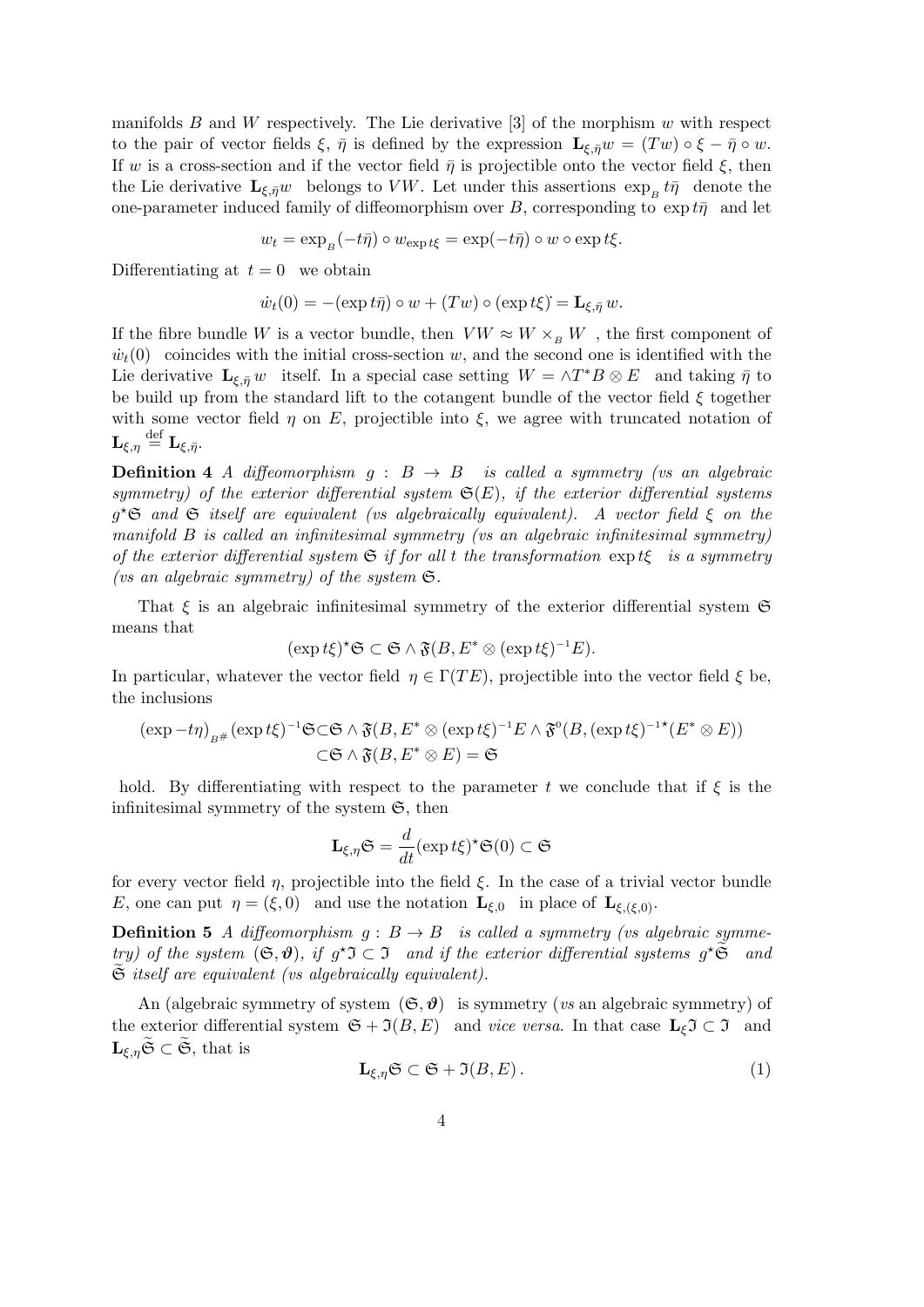**3. Symmetries of the Euler-Lagrange equations.** On the manifold  $Y_{s+1}$  of the jets of order  $s + 1$  of the cross-sections of the fibred manifold  $\pi : Y \to Z$  there exists a canonical contact differential form  $\vartheta_s \in \mathfrak{F}_{s+1}(Y_s, V_s)$ , semi-basic with respect to the projection  $\pi_s^{s+1}$ :  $Y_{s+1} \to Y_s$  which takes values in the vector bundle  $V_s$  of vertical tangent vectors to the surmersion  $\pi^s$ :  $Y_s \to Z$  and such that Pfaff system  $\mathfrak{P}_s =$  $\mathcal{F}_s \wedge \mathfrak{F}_{s+1}^1(Y_s, \mathbb{R})$  is nothing but the Cartan co-distribution. (We use subscript s instead of  $Y_s$  where possible). For an open set  $U_s \subset Y_s$  and applying the projection  $\pi_v^s: Y_s \to Y_v$ let us put  $\mathfrak{I}_v(U_s) = \mathfrak{I}(\pi_v^s \mid_{U_s}^{\star} \mathfrak{G}_v)$  and let  $v_j : Y_s \to J(\mathbb{R}^p, \mathbb{R}^q)$  be the canonical lift of a local fibred chart v on the manifold Y. A lagrangian is an element  $\tilde{\lambda}$  of the quotient sheaf, generated by the quotient moduli  $\mathfrak{F}^p$  $_{U_r}^p(Y,\mathbb{R})/\mathfrak{I}_0^{(p)}(U_r)$ , which we shall briefly denote by  $\mathcal{F}^p_r(Y,\mathbb{R})/\mathcal{I}^{(p)}_0(Y_r)$ . (We denote the corresponding sheaves by the calligraphic characters). There can always be found, at least locally, a representative  $\lambda$ , semi-basic with respect to the projection  $\pi^r: Y_r \to Z$ , that is  $\lambda \in \mathcal{F}_r^p(Z, \mathbb{R})$ . The Euler-Lagrange expressions which correspond to the Lagrange density  $v_J^{-1*\lambda} \in \mathcal{F}_r^p(\mathbb{R}^p, \mathbb{R})$  naturally take the shape of the components of the local expression of some differential  $p$ -form

$$
\varepsilon \in \mathcal{F}_{2r}^p(Z, V_0^*)
$$
 (2)

corresponding to the lagrangian  $\lambda$  [4].

The symmetries of the Euler-Lagrange equations are nothing else but the symmetries of the system  $(\mathfrak{S}_{\epsilon}, \mathfrak{\theta}_{2r-1})$ , where the module  $\mathfrak{S}_{\epsilon}$  is generated by the vector bundle valued differential form  $\varepsilon$ . From here on we shall deal with variational calculus in one independent variable. As an example we consider a system of third-order ordinary differential equations

$$
\mathsf{E}_a = 0. \tag{3}
$$

Let  $Y = \mathbb{R}^p \times \mathbb{R}^q$ , and let the canonical coordinates in the manifold  $J_r(\mathbb{R}^1; \mathbb{R}^q)$  be denoted by  $t, \mathbf{x} = (x^a), \mathbf{v} = (v^a), \mathbf{v}' = (v'^a), \dots, \mathbf{v}^{(r-1)} = (v^{(r-1)a}).$ 

This corresponds to  $p = 1$ ,  $k = q$  in (2). We introduce a vector valued differental one-form

$$
\boldsymbol{\epsilon} = \mathsf{E}_a \, \mathbf{d} \mathbf{x}^a \otimes \mathbf{d} t \,, \tag{4}
$$

where the expressions  $E_a$  are the Euler-Poisson expressions. Applying the general criterion of [5] for an arbitrary system of differential equations to be a system of Euler-Poisson equations, it was established in [6] that the vector expression  $\mathbf{E} = \{E_a\}$  in (3) must take the shape of

$$
\mathbf{E} = \mathbb{A} \cdot \mathbf{v}'' + (\mathbf{v}' \cdot \partial_{\mathbf{v}}) \mathbb{A} \cdot \mathbf{v}' + \mathbb{B} \cdot \mathbf{v}' + \mathbf{c},
$$
\n(5)

where the skew-symmetric matrix  $\mathbb{A}$ , the matrix  $\mathbb{B}$ , and the column vector **c** depend on the variables t,  $x, y = dx/dt$ , and satisfy the following system of partial differential equations in  $t, x^a$ , and  $v^a$  [6, 7]

$$
\partial_{\mathbf{v}}[a\mathbf{A}_{bc}] = 0
$$
\n
$$
2 \mathbf{B}_{[ab]} - 3 \mathbf{D}_{1} \mathbf{A}_{ab} = 0
$$
\n
$$
2 \partial_{\mathbf{v}}[a\mathbf{B}_{b]c} - 4 \partial_{\mathbf{x}}[a\mathbf{A}_{b]c} + \partial_{\mathbf{x}}c \mathbf{A}_{ab} + 2 \mathbf{D}_{1} \partial_{\mathbf{v}}c \mathbf{A}_{ab} = 0
$$
\n
$$
\partial_{\mathbf{v}}(a\mathbf{C}_{b)} - \mathbf{D}_{1} \mathbf{B}_{(ab)} = 0
$$
\n
$$
2 \partial_{\mathbf{v}}c \partial_{\mathbf{v}}[a\mathbf{C}_{b]} - 4 \partial_{\mathbf{x}}[a\mathbf{B}_{b]c} + \mathbf{D}_{1}^{2} \partial_{\mathbf{v}}c \mathbf{A}_{ab} + 6 \mathbf{D}_{1} \partial_{\mathbf{x}}[a\mathbf{A}_{bc}] = 0
$$
\n
$$
4 \partial_{\mathbf{x}}[a\mathbf{C}_{b]} - 2 \mathbf{D}_{1} \partial_{\mathbf{v}}[a\mathbf{C}_{b]} - \mathbf{D}_{1}^{3} \mathbf{A}_{ab} = 0.
$$
\n(6)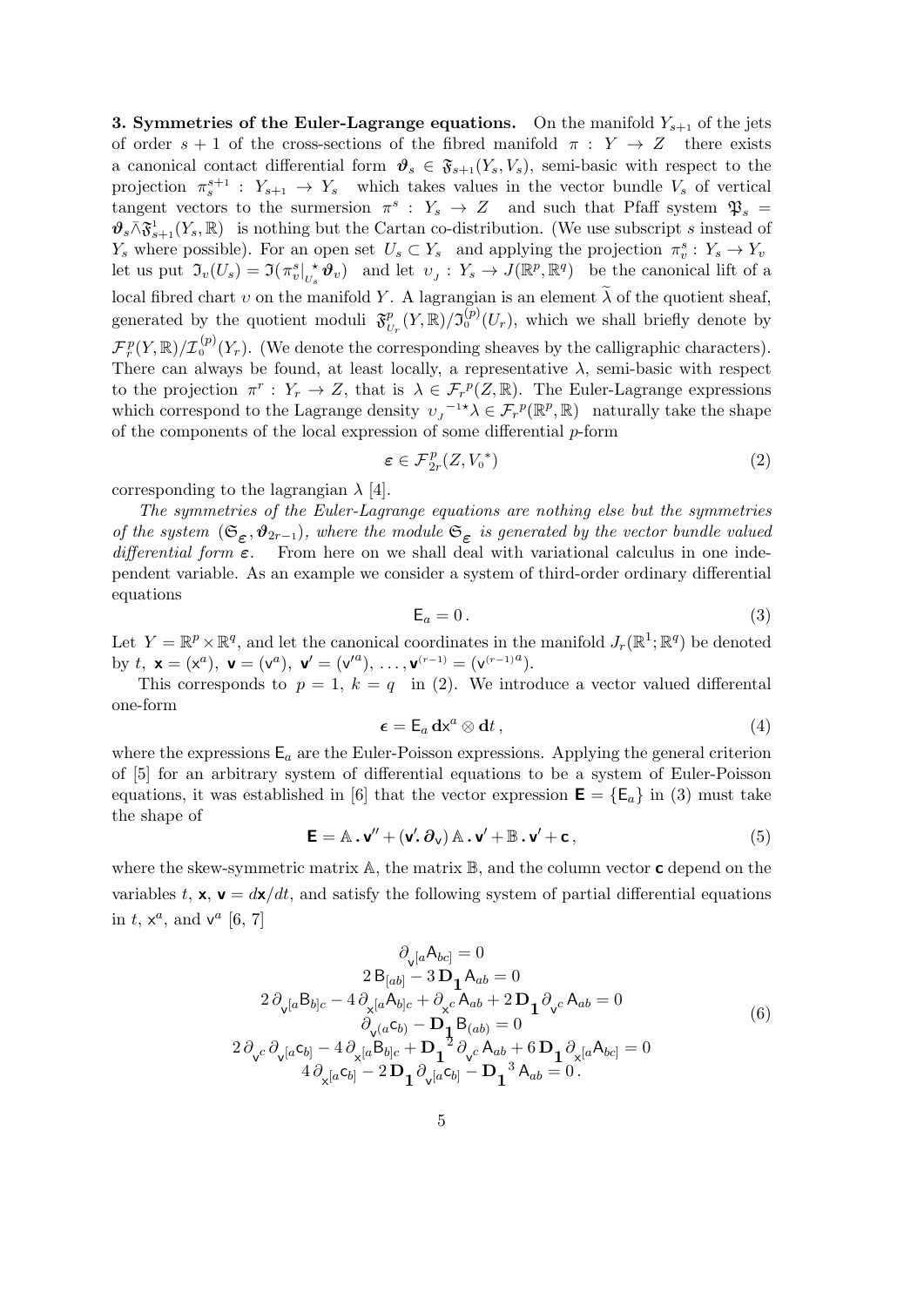In (6)  $\mathbf{D}_{s}$  denotes the generators of Cartan distribution,

$$
\begin{aligned} \mathbf{D_2} &= \textbf{v}'.\,\partial_{\textbf{v}} + \mathbf{D_1}\;, \\ \mathbf{D_1} &= \partial_t + \textbf{v}\,.\,\partial_{\textbf{x}}\,. \end{aligned}
$$

Let  $\boldsymbol{\vartheta_2},\boldsymbol{\vartheta_3}$  denote the canonical contact forms

$$
\begin{aligned} \vartheta_{\mathbf{3}}&=\frac{\partial}{\partial \mathsf{v}'^a}\otimes(\mathbf{d}\mathsf{v}'^a-\mathsf{v}''^a\mathbf{d}t)+\vartheta_{\mathbf{2}}\,,\\ \vartheta_{\mathbf{2}}&=\frac{\partial}{\partial \mathsf{v}^a}\otimes(\mathbf{d}\mathsf{v}^a-\mathsf{v}'^a\mathbf{d}t)+\frac{\partial}{\partial \mathsf{x}^a}\otimes(\mathbf{d}\mathsf{x}^a-\mathsf{v}^a\mathbf{d}t)\,. \end{aligned}
$$

Along with the differential form  $\epsilon$ , we introduce another one,

$$
\underline{\epsilon} = A_{ab} dx^{a} \otimes dv^{\prime b} + K_{a} dx^{a} \otimes dt ,
$$

$$
\mathbf{K} = (\mathbf{v}', \partial_{\mathbf{v}}) \mathbb{A} \cdot \mathbf{v}' + \mathbb{B} \cdot \mathbf{v}' + \mathbf{c} .
$$

Exterior differential systems, generated by the forms  $\epsilon$  and  $\underline{\epsilon}$ , are equivalent:

$$
\underline{\epsilon} - \epsilon = \vartheta_{\mathbf{3}} \bar{\wedge} (\mathsf{A}_{ab} \, \mathbf{dx}^a \otimes \mathbf{dv}^{b}). \tag{7}
$$

Now it is time to put in the concept of symmetry. Let

$$
\mathbf{r} = \mathfrak{t} \frac{\partial}{\partial t} + \mathfrak{r}^a \frac{\partial}{\partial x^a} \tag{8}
$$

denote a generator of some local group of transformations of the manifold  $\mathbb{R} \times \mathbb{R}^q$ , its successive prolongations to the space  $J_s(\mathbb{R}; \mathbb{R}^q)$  denoted by  $\mathfrak{x}_s$ ,

$$
\mathfrak{x}_2 = \mathfrak{v}^{\mathfrak{a}} \frac{\partial}{\partial \mathsf{v}'^{\mathfrak{a}}} + \mathfrak{x}_1 \ .
$$

The demand that the exterior differential system, generated by the vector valued differential form  $\epsilon$ , be invariant under the infinitesimal transformation  $\mathfrak x$  incarnates in consistency with (1) into the following equation

$$
\mathbf{L}(\mathfrak{x}_2)(\underline{\epsilon}) = \Xi \cdot \underline{\epsilon} + \vartheta_2 \bar{\wedge} \omega \,, \tag{9}
$$

where the elements of a matrix  $\Xi \in \mathfrak{F}^0(J_2(\mathbb{R}; \mathbb{R}^q); Hom(\mathbb{R}^{q*}; \mathbb{R}^{q*}))$  and the coefficients of a  $\pi_1^2$ -horizontal  $\mathbb{R}^{q*}$ -valued one-form  $\boldsymbol{\omega} \in \mathfrak{F}_2^1(J_1(\mathbb{R}; \mathbb{R}^q); \mathbb{R}^{q*})$  depend upon the variables t, **x**, **v**, and **v'**. Both  $\Xi$  and  $\omega$  play the role of Lagrange multipliers. Splitting equation (9) with respect to independent differentials  $dt, dx^a, dv^a$ , and  $dv'^a$ , gives the following system of partial differential equations

$$
\mathbf{L}(\mathbf{r}_1) \mathbf{A}_{ab} = \Xi_a{}^c \mathbf{A}_{cb} - \mathbf{A}_{ac} \frac{\partial}{\partial \mathbf{v}'} b^c \tag{10}
$$

$$
\mathbf{L}(\mathbf{r}_2) \mathsf{K}_a = \Xi_a{}^b \mathsf{K}_b - \mathsf{A}_{ab} \mathbf{D}_2 \mathfrak{v}^b - \mathsf{K}_a \mathbf{D}_1 \mathfrak{t}.
$$
 (11)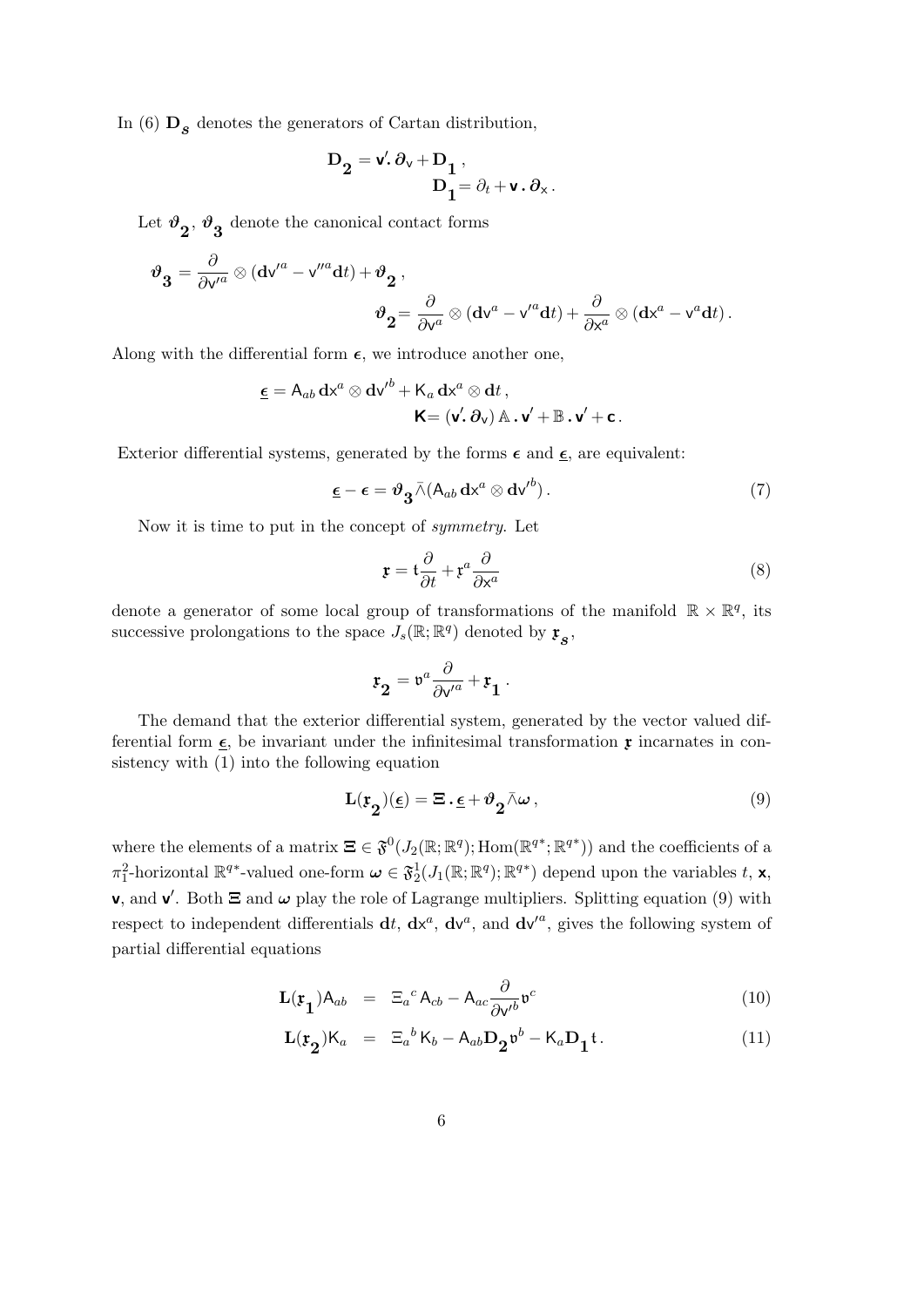Variational problems in parametric form. A variational problem in parametric form is a variational problem, posed on the manifold  $J_r(Z, M)$ , so we have to put  $Y =$  $Z \times M$ , the dimension of the manifold M equal to  $p+q$  with  $p=1$ , and  $k = p+q = 1+q$ in (2). Canonical coordinates in the manifold  $J_r(\mathbb{R}; \mathbb{R}^{1+q})$  are denoted by  $\tau$ ,  $\boldsymbol{x} = (x^{\rho})$ ,  $\boldsymbol{u} =$  $(u^{\rho}), \mathbf{\hat{u}} = (\dot{u}^{\rho}), \ldots, \ddot{u}^{\dagger} = (\ddot{u}^{\rho})$ . The manifold of  $r^{\text{th}}$ -order velocities,  $T_r^1 M$ , is defined as  $T_r^1 M = J_r(\mathbb{R}; M)_0$ . There exists an obvious isomorphism  $J_r(\mathbb{R}; M) \approx \mathbb{R} \times T_r^1 M$ . Coordinates in the manifold  $T_r^1M$  are denoted by  $x, u, \dot{u}, \ldots, \overline{u}^1$ . If M is a (pseudo-)Euclidean n-dimensional space (of an arbitrary signature), the Hodge operator "∗" is defined as  $(\ast w)_{\rho_{k+1}...\rho_n} = \frac{1}{(n-k)!} e_{\rho_1...\rho_n} w^{\rho_1...\rho_k}.$ 

Consider now a variational problem in parametric form, set by a Lagrangian

$$
\ell(\tau, x^{\rho}, u^{\rho}, \ldots, \tilde{u}^{1 \rho}) d\tau
$$

on the space  $J_r(\mathbb{R}; M)$ . As long as we constrain ourselves only to the case of autonomous Euler-Poisson equations,

$$
\mathcal{E}_{\rho} = 0 \,, \tag{12}
$$

the differential form

$$
\varepsilon = \mathcal{E}_{\rho} \, dx^{\rho} \otimes d\tau \,, \tag{13}
$$

may globally be deprived of the factor  $d\tau$ , constituting thus a globally defined  $T^*M$ -valued density

$$
e = \mathcal{E}_{\rho} \mathbf{d} x^{\rho} \,. \tag{14}
$$

Let  $C_r^1M$  denote the manifold of the  $r<sup>th</sup>$  order contact germs of one-dimensional submanifolds of M. The projection  $\varphi: T_r^1M \setminus 0 \to C_r^1M$  can be employed to generate an autonomous variational problem set over  $T_r^1M$  from every one variational problem over  $C_r^1M$ .

**Lemma 2** ([2]) In terms of a local chart, if in  $(4)$  the local semi-basic differential form  $\epsilon$  corresponds to the Lagrangian

$$
\lambda = L dt,
$$

then the vector valued density

$$
\mathbf{e} = -u^a (\mathsf{E}_a \circ \wp) \mathbf{d} x^0 + u^0 (\mathsf{E}_a \circ \wp) \mathbf{d} x^a \tag{15}
$$

corresponds to the Lagrangian

$$
\ell(\tau, x^{\rho}, u^{\rho}, \dots, \overline{u}^{1 \rho}) \mathbf{d}\tau = \mathcal{L}(x^{\rho}, u^{\rho}, \dots, \overline{u}^{1 \rho}) \mathbf{d}\tau
$$

with the Lagrange function

$$
\mathcal{L} = u^0 L \circ \wp. \tag{16}
$$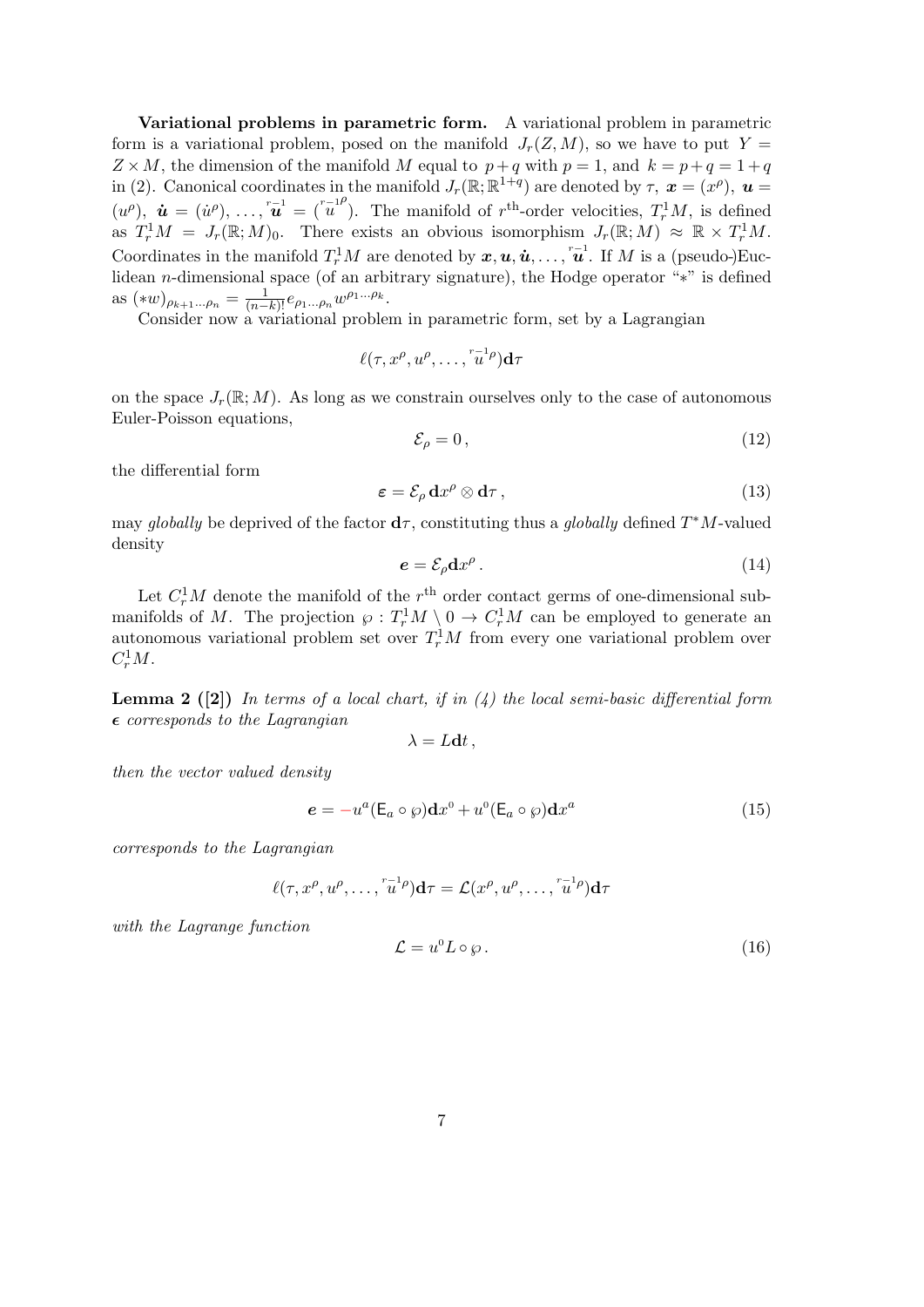4. The classical spinning particle. Let in  $(8)$  generator x correspond to the (pseudo-) orthogonal transformations of a four-dimensional (pseudo-)Euclidean space. In this case, equations (10) have no solutions of the third order, that is to say, no invariant system of Euler-Poisson equations (3) consists of at least one equation of the third order.

Nevertheless, if we allow a vector parameter  $s = (s^0, \mathbf{s})$  (that is, a constant quantity, transforming as a four-vector under the action of the (pseudo-)orthogonal group) enter into expressions (5), then equations ( $6\&10$ ) turn out to possess a family of solutions, which depend on s and actually contain some third-order derivatives. We succeeded in obtaining the following one (in an unessential assumption  $g^{00} = +1$ )

$$
\mathbf{E} = \frac{\mathbf{v}'' \times (\mathbf{s} - s_0 \mathbf{v})}{\left[ (1 + \mathbf{v} \cdot \mathbf{v})(s_0^2 + \mathbf{s} \cdot \mathbf{s}) - (s_0 + \mathbf{s} \cdot \mathbf{v})^2 \right]^{3/2}} - 3 \frac{(s_0^2 + \mathbf{s} \cdot \mathbf{s}) \mathbf{v}' \cdot \mathbf{v} - (s_0 + \mathbf{s} \cdot \mathbf{v}) \mathbf{s} \cdot \mathbf{v}'}{\left[ (1 + \mathbf{v} \cdot \mathbf{v})(s_0^2 + \mathbf{s} \cdot \mathbf{s}) - (s_0 + \mathbf{s} \cdot \mathbf{v})^2 \right]^{5/2}} \mathbf{v}' \times (\mathbf{s} - s_0 \mathbf{v}) + m \frac{(1 + \mathbf{v} \cdot \mathbf{v}) \mathbf{v}' - (\mathbf{v}' \cdot \mathbf{v}) \mathbf{v}}{(1 + \mathbf{v} \cdot \mathbf{v})^{3/2} (s_0^2 + \mathbf{s} \cdot \mathbf{s})^{3/2}}.
$$
\n(17)

Applying the prescription (15) the above expression (17) produces the corresponding four-dimensional expression and thus the desired Euler-Poisson equations

$$
\mathcal{E} = \frac{\ast \ddot{u} \wedge u \wedge s}{\|s \wedge u\|^3} - 3 \frac{\ast \dot{u} \wedge u \wedge s}{\|s \wedge u\|^5} (\dot{u} \wedge s) \cdot (u \wedge s) + \frac{m}{\|s\|^3} \left[\frac{\dot{u}}{\|u\|} - \frac{\dot{u} \cdot u}{\|u\|^3} u\right] = 0 \qquad (18)
$$

Assume  $\mathfrak{r}_3$  denote the third-order prolongation of the generator  $\mathfrak{r}$  (8) of (pseudo-) orthogonal transformations with the group parameters **n**, **q** to the space  $J_3(\mathbb{R}; \mathbb{R}^3)$ ,

$$
\mathbf{r}_{3} = -(\mathbf{q} \cdot \mathbf{s}) \partial_{s^{0}} + s^{0} (\mathbf{q} \cdot \partial_{s}) + [\mathbf{n}, \mathbf{s}, \partial_{s}] - (\mathbf{q} \cdot \mathbf{x}) \partial_{t} + t (\mathbf{q} \cdot \partial_{x}) + [\mathbf{n}, \mathbf{x}, \partial_{x}] \n+ (\mathbf{q} \cdot \partial_{v}) + (\mathbf{q} \cdot \mathbf{v}) (\mathbf{v} \cdot \partial_{v}) + [\mathbf{n}, \mathbf{v}, \partial_{v}] \n+ 2 (\mathbf{q} \cdot \mathbf{v}) (\mathbf{v}' \cdot \partial_{v'} ) + (\mathbf{q} \cdot \mathbf{v}') (\mathbf{v} \cdot \partial_{v'} ) + [\mathbf{n}, \mathbf{v}', \partial_{v'}].
$$
\n(19)

The following assertions are true:

- 1. Vector quantity  $\mathcal E$  in (18) constitutes a system of Euler-Poisson expressions;
- 2. Let vector field  $\mathfrak{r}_3$  be given by (19), and let  $\mathsf{E}$  be given by (17) (recall that (17) is nothing more but merely (18), parametrized with respect to the coordinate time  $t = x^0$ ). The relation

$$
\mathbf{L}(\mathfrak{x}_3)(\mathsf{E}) \ = \ \mathsf{n} \times \mathsf{E} \ + \ (\mathsf{q} \cdot \mathsf{v}) \ \mathsf{E} \ - \ (\mathsf{v} \cdot \mathsf{E}) \ \mathsf{q}
$$

proves the invariance of the Euler-Poisson equations (18), and at the same time shows that whatever a possible Lagrange function for  $(18)$  might exist, it by no means will reveal invariance under (pseudo-)orthogonal transformations, even in the generalized sense (that is up to a total derivative term).